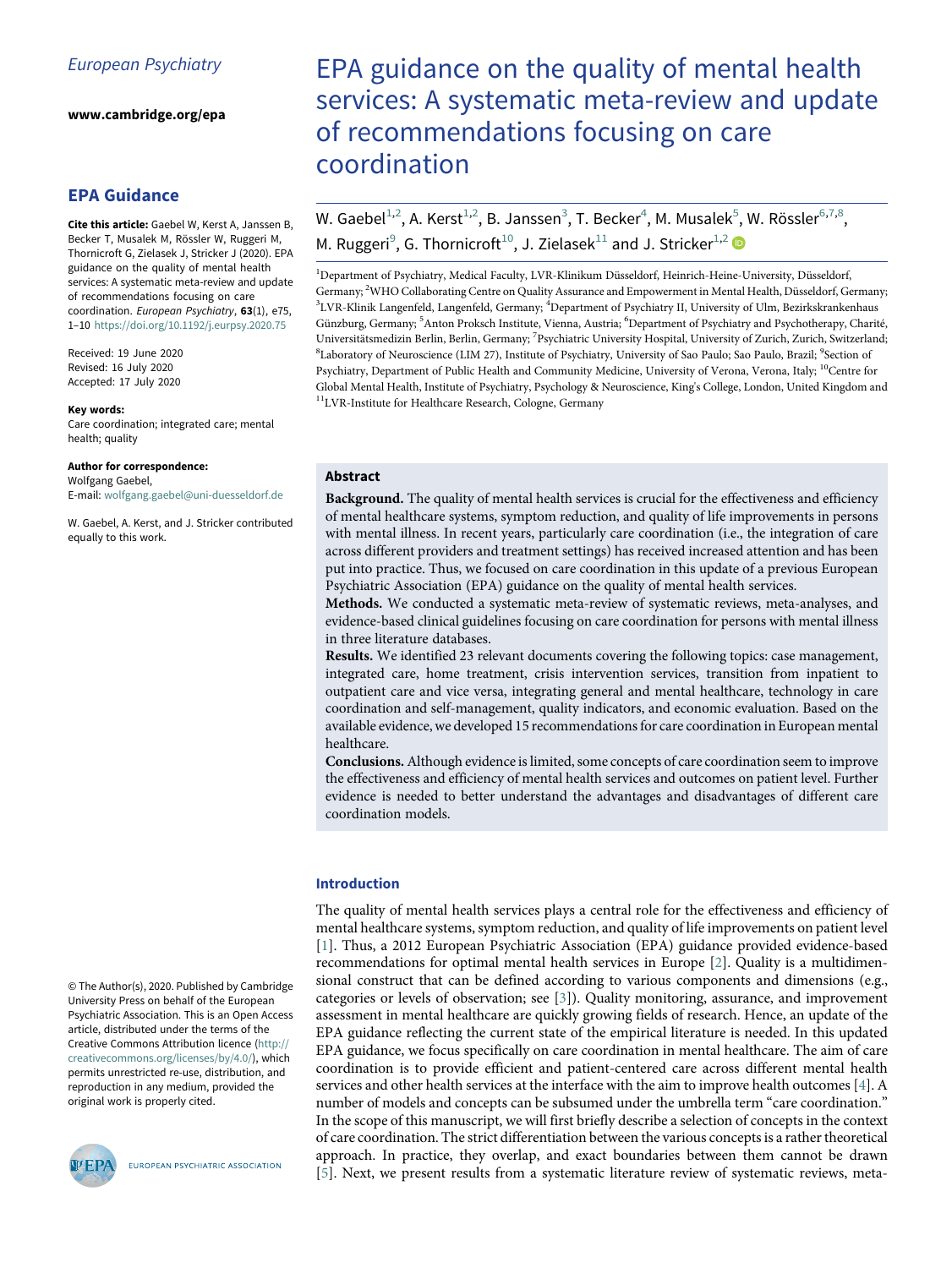analyses, and evidence-based clinical guidelines on care coordination. Based on these results, we then developed recommendations for care coordination in mental healthcare that are graded based on the available evidence.

## Care Coordination: Models and Concepts

Care coordination involves the integration of care across the patient's different needs and conditions during the illness course, across different providers and treatment settings (e.g., inpatient and outpatient care), according to the patient's capacity and preferences [[6](#page-8-5)]. Integrated care is often used synonymously for care coordination and can be described as "the management and delivery of health services so that clients receive a continuum of preventive and curative services, according to their needs over time and across different levels of the health system" [\[7\]](#page-8-6). Both concepts describe instruments to improve services in relation to access, quality, user satisfaction, and efficiency [[7](#page-8-6)].

The reduction of institutionalized care and length of hospital stays has a high priority in models of care coordination [[8](#page-8-7)]. Community-based care is a form of care coordination that adopts a decentralized care pattern to decrease the duration of inpatient care. This concept promotes mental health for local populations including a wide network of support, services, and resources of adequate capacity [[9](#page-8-8)]. Team-based approaches (e.g., home treatment teams or crisis resolution teams) are widely implemented in community-based care concepts to respond to acute mental health difficulties by providing intensive home-based treatment and support. Care coordination across different settings involves the collaboration of various care providers and patients, for example, between mental health specialists and other care providers. Consultation liaison psychiatry, for example, has a strong history in hospital-based care but is becoming increasingly important in primary care settings [\[10](#page-8-9)].

To address the individual coordination of care for certain patient groups, the case management model has emerged [[11\]](#page-8-10). This model aims to integrate care across a variety of health services for individuals with complex needs [\[12](#page-8-11)]. Case management implicates a collaborative process that aims to ensure a continuum of care through effective resource coordination [[11](#page-8-10)]. Although there are some variations of this model, all current models of case management include the assignment of a case manager in order to achieve effective care coordination for the patient. Another model that has partly emerged from case management is Intensive Case Management (ICM). This approach contains community-based healthcare services for individuals with severe mental illness who do not require immediate admission [\[13](#page-8-12)]. The caseload in this model is usually smaller, and the intensity of support is higher than in regular case management models [[13\]](#page-8-12). For more elaborate definitions of types of mental health services, please also refer to the preceding guidance paper [[2](#page-8-1)].

Integrated health services depend on the interaction of different care providers. This model requires the accessibility of health services at the local level. However, availability of specialty services might be limited, for example, in rural areas. Therefore, the interest in using digital technology in the provision of health services has considerably increased in recent years. Information and communication technologies can support the remote management of healthcare, for example, by providing self-management tools or enabling electronic communication between service providers and users across distances [\[14](#page-8-13)]. Proponents consider the flexibility of digital solutions in mental healthcare as especially suitable for integratedand community-based care settings and in chronic patients [[15\]](#page-8-14). When implementing coordinated care models, their costeffectiveness and the assurance of adequate quality of mental health services by measuring quality indicators are also important. Therefore, this meta-review also includes documents that focus on such quality indicators and the cost-effectiveness of care coordination.

## The Present Study

The aim of this guidance was to update recommendations regarding care coordination across different mental healthcare services. We systematically reviewed the available evidence from systematic reviews, meta-analyses, and evidence-based clinical guidelines on care coordination in mental healthcare that have been published since the last EPA guidance on the quality of mental health services in Europe [[2](#page-8-1)]. Additionally, we developed recommendations based on the available empirical evidence.

## Methods

#### Guidance development

This guidance was developed in accordance with the EPA guidance framework (for details see [\[16\]](#page-8-15)). The quality of mental health services and care coordination are extensive and multifaceted topics. Thus, we conducted a systematic meta-review (i.e., a systematic overview of meta-analyses, systematic reviews, and evidence-based clinical guidelines) rather than a review of all available primary studies. With this approach, we focus on research that provides high levels of evidence.

#### Search strategy and inclusion criteria

We conducted a standardized literature search in the databases Medline (PubMed), Scopus, and the Cochrane Database of Systematic Reviews applying the search string ("care coordination" OR"case management" OR "integrated care" OR "coordinated care" OR "community based care" OR "home treatment" OR "managed care") AND (psychiatr\* OR "mental") in titles, abstracts, and keywords in March 2020. We limited study inclusion to systematic review articles, meta-analyses, and evidence-based clinical guidelines. To assure that only studies that were published after the first EPA guidance on the quality of mental health services are included, we set 2011 as the date limit for the inclusion of documents. We applied the following inclusion and exclusion criteria: (a) Studies had to aggregate findings from quantitative investigations of care coordination for persons with mental illness. (b) Studies had to be published in English. (c) Studies focusing on children/adolescents, somatic comorbidity, or a specific mental disorder or symptom (rather than people with mental illness more generally) were excluded.

## Study selection and quality assessment

[Figure 1](#page-2-0) displays the flow diagram depicting the study search and inclusion process. We determined study eligibility in two steps. In the first step, two independent raters (A.K. and J.S.) screened the titles and abstracts of all studies identified in the systematic literature search  $(n)$ = 587 after removing duplicates) and decided to either exclude or retain the respective article for inspection of the full text (e.g., articles that clearly indicated a focus on children or adolescents in the article title were excluded in this step). In the second step, both raters independently determined study eligibility for the remaining studies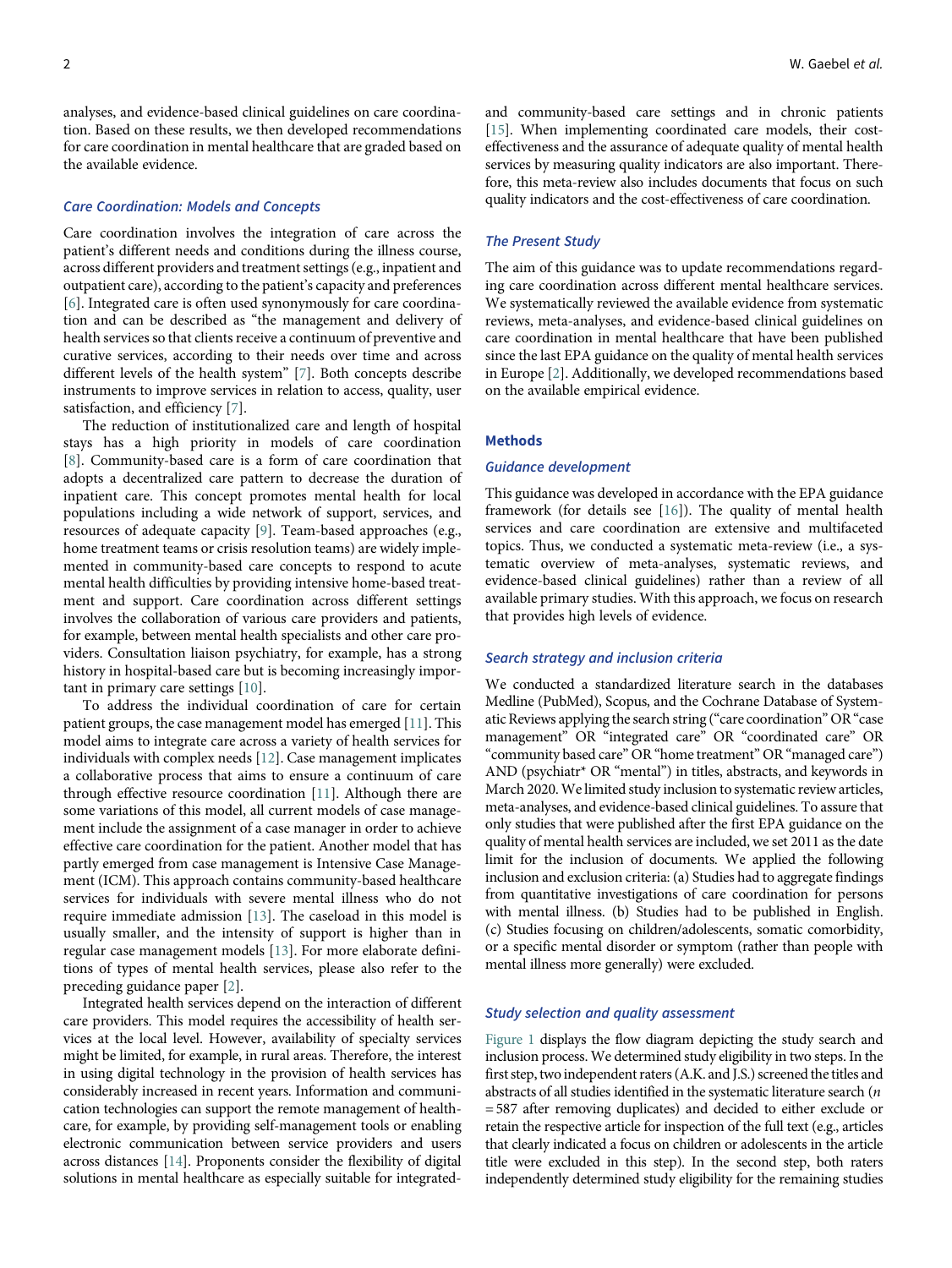<span id="page-2-0"></span>

Figure 1. Flow diagram of the study search and inclusion process.

 $(n= 76)$  based on the full texts. Agreement ([number of consistently coded studies/total number of coded studies]  $\times$  100) was 91.1% in Step 1 and 94.7% in Step 2. All disagreements were resolved by consulting the original study manuscripts. Finally, each of the two raters independently excerpted the thematic focus, methods, and main findings for 50% of the included studies. For the respectively coded studies, each rater additionally applied the AMSTAR 2 checklist [[17](#page-8-16)]. The AMSTAR 2 checklist is a tool for the critical appraisal of systematic reviews of healthcare interventions. Raters evaluate the quality of a systematic review or meta-analysis on 16 items, of which only three apply to meta-analyses. In accordance with prior research, we computed an overall numerical value for each included study by scoring all items whose criteria were fully fulfilled by a study as"1" and all other items as "0." The maximum possible AMSTAR 2 score for meta-analyses (i.e., 16) is higher than for systematic reviews (i.e., 13). To allow comparison of the AMSTAR 2 scores across studies with different methodologies, we transformed the AMSTAR 2 raw scores to percentages of maximum possible scores (POMP scores [[18](#page-8-17)]). Next, we rated the grade of evidence for each systematic review, meta-analysis, or evidence-based clinical guideline on a 4-point scale based on the AMSTAR 2 ratings. [Table 1](#page-3-0) displays the grading system.

## Development and grading of recommendations

The topic of this guidance was approved by the EPA guidance committee. We developed the recommendations based on the

available evidence in a consensus process involving all authors of this manuscript who represent a substantial proportion of European experts in care coordination. The recommendations were graded on a 4-point scale according to the evidence available to support the respective recommendation (see [Table 2\)](#page-3-1).

## Results

## Study characteristics

Overall, we identified 23 relevant documents (16 systematic reviews, 6 meta-analyses, and 1 evidence-based clinical guideline). The median publication year was 2015. [Table 3](#page-4-0) displays the methods, main findings, AMSTAR 2, and evidence-level ratings for all included studies. AMSTAR 2 ratings were relatively low which is, in some cases, due to the thematic focus of the included studies (e.g., randomized controlled trials [RCTs] with control conditions are more difficult to realize for cost-effectiveness analyses than for other interventions in mental healthcare).

Study samples included individuals with severe mental illness (e.g., schizophrenia and psychosis, severe mood problems), substance use disorder, anxiety disorder, geriatric patients with mental illness (mood disorders, schizophrenia spectrum disorders, cognitive impairment), individuals with psychosis, bipolar disorder, or self-harm-experiencing mental health crisis. Outcome measures were related to health outcomes, for example, symptom reduction,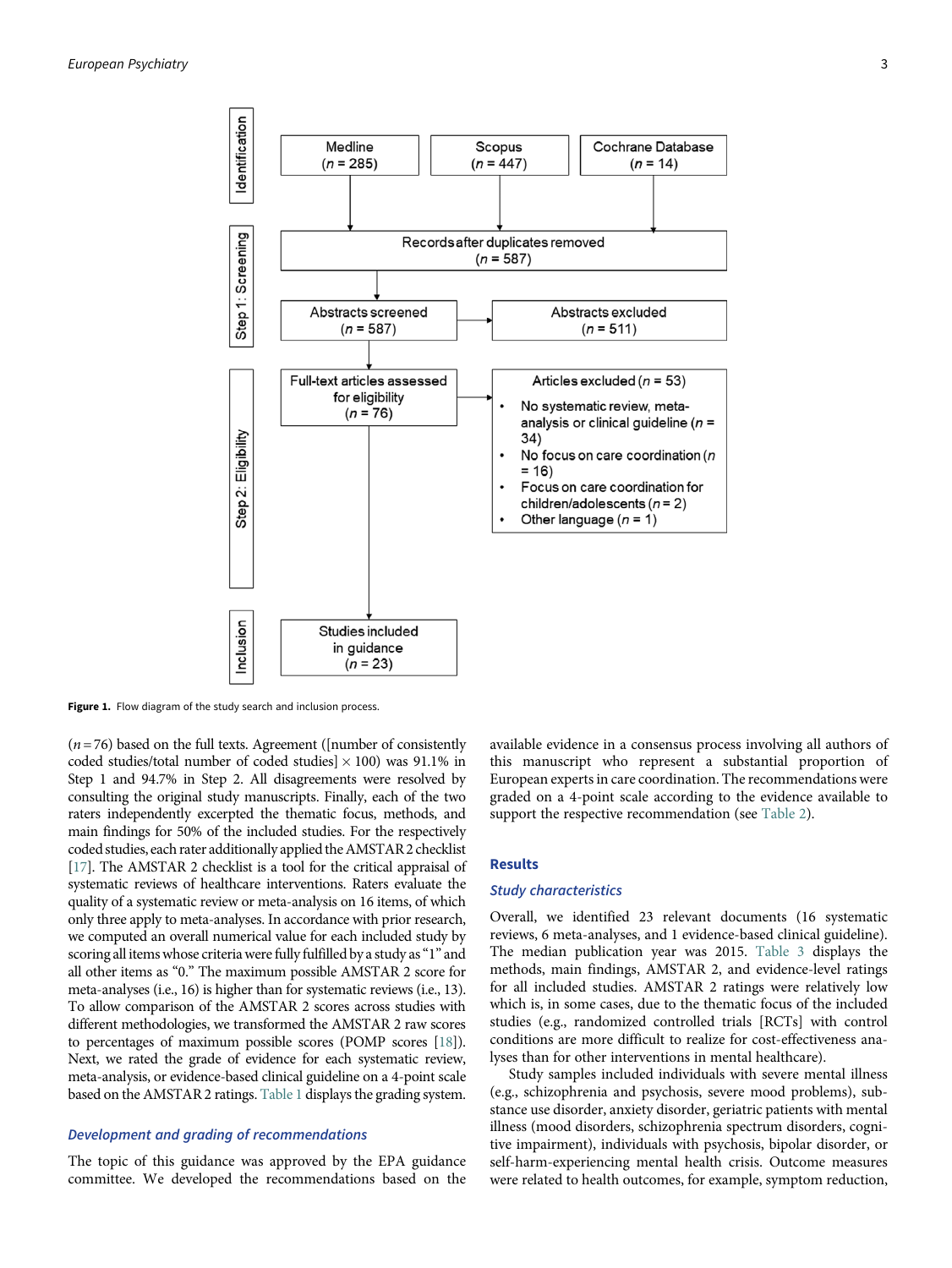#### Table 1. Grade of evidence for systematic reviews and meta-analyses.

| Grade | Description                                                                                                                                           |
|-------|-------------------------------------------------------------------------------------------------------------------------------------------------------|
|       | High-quality meta-analyses, systematic reviews of RCTs, or evidence-based clinical guideline with a very low risk of bias (AMSTAR 2 ratings 100–80%). |
|       | Well-conducted meta-analyses, systematic reviews, or evidence-based clinical guidelines with a low risk of bias (AMSTAR 2 ratings 80-60%).            |
|       | Meta-analyses, systematic reviews, or clinical guidelines with an increased risk of bias (AMSTAR 2 ratings 60-40%).                                   |
|       | Meta-analyses, systematic reviews, or clinical guidelines with a considerable risk of bias (AMSTAR 2 ratings 40–0%).                                  |

<span id="page-3-0"></span>Abbreviation: RCT, randomized controlled trial.

<span id="page-3-1"></span>Table 2. Grading of guidance recommendations (modified from [\[19](#page-8-19)]).

| Recommendation<br>grade | Description                                                                                                                                                                                                                                                                                                                                                                                                                                                                |
|-------------------------|----------------------------------------------------------------------------------------------------------------------------------------------------------------------------------------------------------------------------------------------------------------------------------------------------------------------------------------------------------------------------------------------------------------------------------------------------------------------------|
| $\mathsf{A}$            | At least one meta-analysis, systematic review, or evidence-based clinical guideline with clear findings, rated as 1 and directly applicable to<br>the target population.                                                                                                                                                                                                                                                                                                   |
| B                       | At least one meta-analysis, systematic review, or evidence-based clinical guideline rated as 2 aggregating a body of evidence from primary<br>studies that are directly applicable to the target population and demonstrate overall consistency of results.                                                                                                                                                                                                                |
|                         | At least one meta-analysis, systematic review, or evidence-based clinical guideline rated as 3 or 4 aggregating a body of evidence that<br>demonstrates overall consistency of results or evidence from meta-analysis, systematic review, or evidence-based clinical guideline<br>rated as 1 or 2 but reporting limited evidence or less consistent findings regarding the respective recommendation (e.g., a significant<br>overall trend but substantial heterogeneity). |
|                         | Good practice recommendations based on the clinical experience of the guidance development group (expert consensus).                                                                                                                                                                                                                                                                                                                                                       |

global functioning, quality of life, or service outcomes, for example, service satisfaction, number of admissions, or costs of care.

Despite some overlap, we have categorized the included studies according to six thematic topics in an inductive process. The studies compare either several components of coordinated care models or focus on one specific coordinated care component: (a) Case management, integrated mental health services, and home treatment, (b) Crisis intervention services, (c) Transition from inpatient to outpatient care and vice versa, return to work, (d) Integrating general and mental healthcare, (e) Technology and self-management in care coordination, and (f) Quality indicators and economic evaluation.

## Recommendations

Based on the systematic meta-review of systematic reviews, metaanalyses, and evidence-based clinical guidelines, we developed 15 recommendations for care coordination in mental healthcare services in a consensus process. For comparison with previous recommendations, please refer to [Table 1](#page-3-0) of the initial EPA Guidance on the Quality of Mental Health Services [\[2\]](#page-8-1).

## General recommendations

Recommendation 1. Research programs on mental healthcare services are needed that systematically assess the impact of different models of care coordination on patient-level and healthcare system–level outcomes (recommendation grade D). The majority of systematic reviews and meta-analyses included in this systematic meta-review concluded that the currently available evidence is insufficient to derive definite conclusions. Thus, additional research is needed and should be adequately funded by the relevant national and international funding bodies.

## Case management, integrated care, and home treatment

Recommendation 2. Implement Intensive Case Management for people with severe mental illness who are high users of inpatient care and difficult to engage or recurrently disengage (recommendation grade B). ICM may lead to shorter inpatient treatment, lower drop-out rates, and improved social functioning in severely mentally ill persons compared to standard care (i.e., simple outpatient appointments) [[13\]](#page-8-12). Compared to nonintensive case management, intensive case management is associated with lower drop-out rates [[13](#page-8-12)] (compare [\[2\]](#page-8-1), recommendation 15)" (p. 11) in comparison to standard care for severely mentally ill persons [\[2\]](#page-8-1). The recommendation is confirmed based on an update of the review and metaanalysis of Dieterich et al. ([\[40](#page-9-0)]; compare [\[2\]](#page-8-1), recommendation 15).

Recommendation 3. Implement multidisciplinary team–based psychiatric community care (recommendation grade B). There is good evidence for the effectiveness of psychiatric community care for improving various outcomes [[20\]](#page-8-18). Teams for community or home-based treatment should be multidisciplinary, comprising psychiatric, psychological, and other members of the mental health work force (e.g., nursing staff). Based on updated research, the recommendations to develop a system of community mental health teams (compare [\[2](#page-8-1)], recommendation 14) and to assemble multiprofessional teams in service provision are confirmed (compare [[2](#page-8-1)], recommendation 4).

Recommendation 4. Include persons who have experienced mental illness in teams for community-based treatment for persons with severe mental illness (recommendation grade D). Although the inclusion of persons who have experienced mental illness in teams for community-based treatment does not improve clinical outcomes, it may increase treatment engagement in persons with severe mental illness [[24\]](#page-9-1).

Recommendation 5. Offer integrated care for persons with combined mental health and substance use disorders (recommendation grade C). Integrated models of care are more cost-effective and more effective in reducing substance abuse and improving mental health in persons with combined mental health and substance use disorders than conventional, nonintegrated models [\[21](#page-9-2)]. This recommendation also builds on a previous recommendation to implement integrated care (compare [\[2\]](#page-8-1), recommendation 16).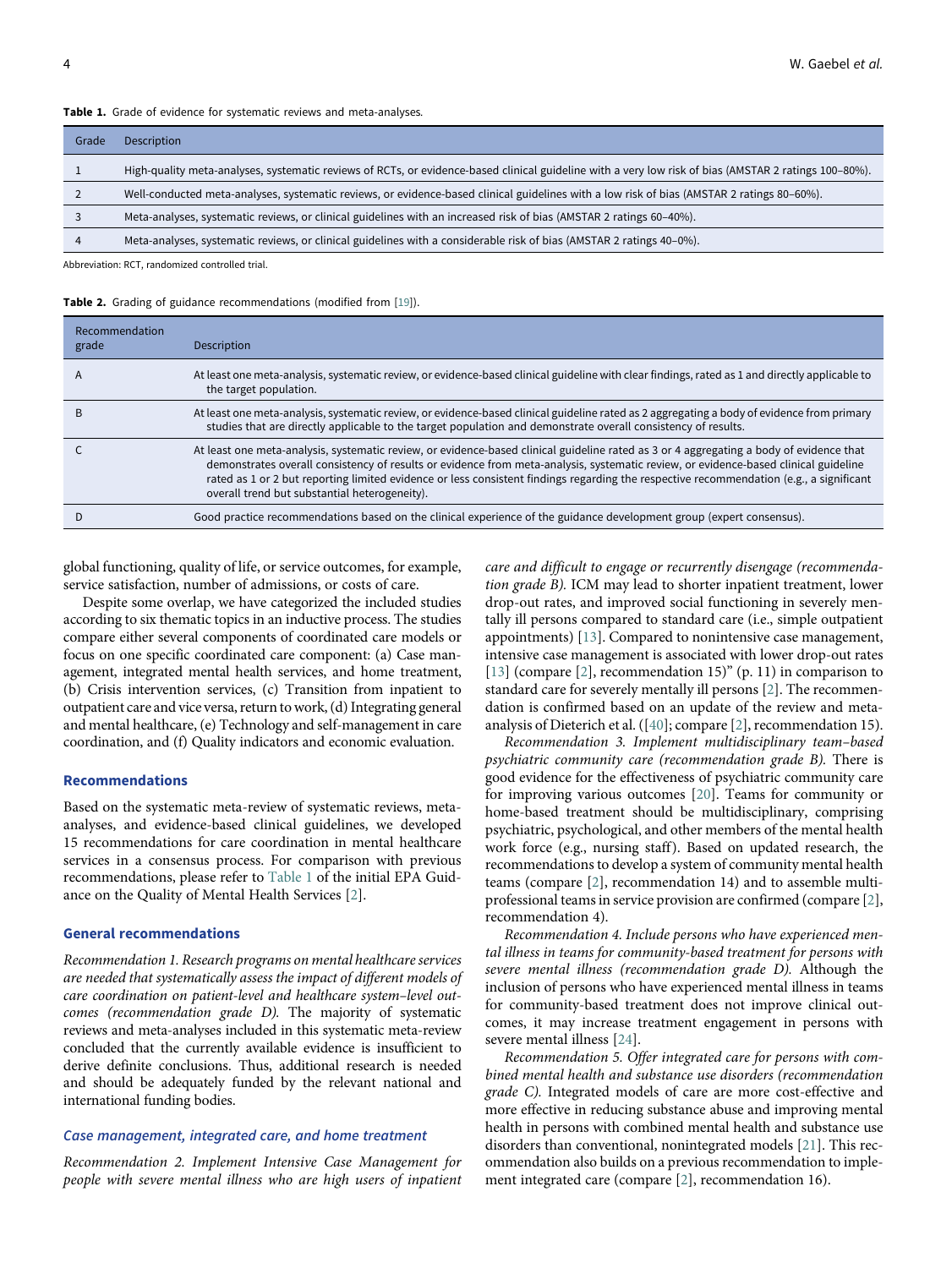Table 3. Focus, methods, main results, and quality ratings of the included studies (n=23).

<span id="page-4-0"></span>

| Study                            | <b>Focus</b>                                                                                                                | <b>Methods</b>                                                                                                                                                                                 | Main results                                                                                                                                                                                                                                                                                                                                                                                                                                           | <b>AMSTAR 2</b> | <b>Evidence level rating</b> |
|----------------------------------|-----------------------------------------------------------------------------------------------------------------------------|------------------------------------------------------------------------------------------------------------------------------------------------------------------------------------------------|--------------------------------------------------------------------------------------------------------------------------------------------------------------------------------------------------------------------------------------------------------------------------------------------------------------------------------------------------------------------------------------------------------------------------------------------------------|-----------------|------------------------------|
|                                  | I. Case management, integrated mental health services, and home treatment                                                   |                                                                                                                                                                                                |                                                                                                                                                                                                                                                                                                                                                                                                                                                        |                 |                              |
| Dieterich et al. [12]            | Intensive Case Management<br>(ICM) for severe mental<br>illness                                                             | Cochrane systematic review.<br>Meta-analysis including 40<br>randomized controlled trials<br>(RCTs).                                                                                           | In comparison to standard care, persons with ICM were more likely to<br>stay with the service, had improved general functioning, had a<br>higher chance to find employment and to be not homeless, and had<br>shorter stays in hospital (especially for those with long previous<br>inpatient periods). In comparison to nonintensive case<br>management, the only clear difference was ICM reduced the<br>number of persons leaving the intervention. | 94%             | $\mathbf{1}$                 |
| Gühne et al. [20]                | Psychosocial therapies in<br>severe mental illness                                                                          | S3-Guideline developed in a<br>systematic evidence-based<br>process including a<br>literature review and expert<br>consensus.                                                                  | Good evidence for the efficacy of the majority of psychosocial<br>interventions. Best available evidence for multidisciplinary team-<br>based psychiatric community care, family psychoeducation, social<br>skills training, and supported employment.                                                                                                                                                                                                 | 77%             | $\overline{2}$               |
| Karapareddy [21]                 | Integrated care for combined<br>mental health and<br>substance use disorders                                                | Literature review and meta-<br>analysis. Twelve studies<br>were included for<br>quantitative data synthesis.<br>Three of those studies were<br>used for an analysis of cost-<br>effectiveness. | Models of care that integrate treatment for combined substance use<br>and mental illness are more effective than conventional, non-<br>integrated models. Integrated models are superior to standard care<br>models through reductions in substance use and improvement of<br>mental health. Integrated models are more cost-effective than<br>standard care. Overall, the evidence is limited.                                                        | 19%             | $\overline{4}$               |
| Klug et al. [22]                 | Multidisciplinary psychiatric<br>home treatment for elderly<br>patients with mental illness                                 | Systematic literature review in<br>several databases and hand<br>searches. Three studies<br>were included in the review.                                                                       | Psychogeriatric home treatment is associated with significant<br>improvements of psychiatric symptoms and psychosocial<br>problems, fewer admissions to hospital and nursing homes, and<br>lower costs of care. Overall, there is limited evidence.                                                                                                                                                                                                    | 77%             | $\overline{2}$               |
| Thomas and<br>Rickwood [23]      | Clinical and cost-effectiveness<br>of acute and subacute<br>residential mental health<br>services                           | Systematic review based on a<br>search in four databases.<br>Inclusion of 26 studies (9<br>RCT <sub>s</sub> )                                                                                  | Overall, clinical outcomes for persons in acute residential mental<br>health services were equal to those of persons in inpatient<br>treatment, with similar readmission rates and higher cost-<br>effectiveness and higher user satisfaction in acute residential<br>treatment compared to inpatient treatment. The number of studies<br>in subacute residential mental health services was too low to draw<br>conclusions.                           | 15%             | $\overline{4}$               |
| Wright-Berryman et<br>al. $[24]$ | Consumer-provided services in<br>assertive community<br>treatment and ICM teams<br>for adults with severe<br>mental illness | Systematic review based on a<br>meta-search of eight<br>databases. Inclusion of 16<br>studies that report<br>consumer-level outcomes (8<br>RCT <sub>s</sub> )                                  | The inclusion of persons that have experienced mental illness in teams<br>for assertive community treatment or ICM improves treatment<br>engagement but not clinical outcomes. Overall, the evidence is<br>limited.                                                                                                                                                                                                                                    | 38%             | 3                            |
|                                  |                                                                                                                             |                                                                                                                                                                                                | II. Crisis intervention services                                                                                                                                                                                                                                                                                                                                                                                                                       |                 |                              |
| Carpenter et al. [25]            | <b>Effectiveness of crisis</b><br>resolution teams (CRTs) in<br>practice                                                    | Systematic literature review of<br>RCTs and non-randomized<br>studies. 37 studies were<br>included.                                                                                            | CRTs appear effective in reducing admissions. However, data are<br>mixed, and other factors may also have an influence. Evidence of<br>CRT on compulsory admissions is inconclusive. There are few<br>clinical differences between "gate-kept" patients admitted and<br>those that were not. CRTs are saving costs compared to inpatient<br>care. Patients are satisfied with CRT care. Overall, high-quality<br>evidence for CRT is scarce.           | 31%             | 3                            |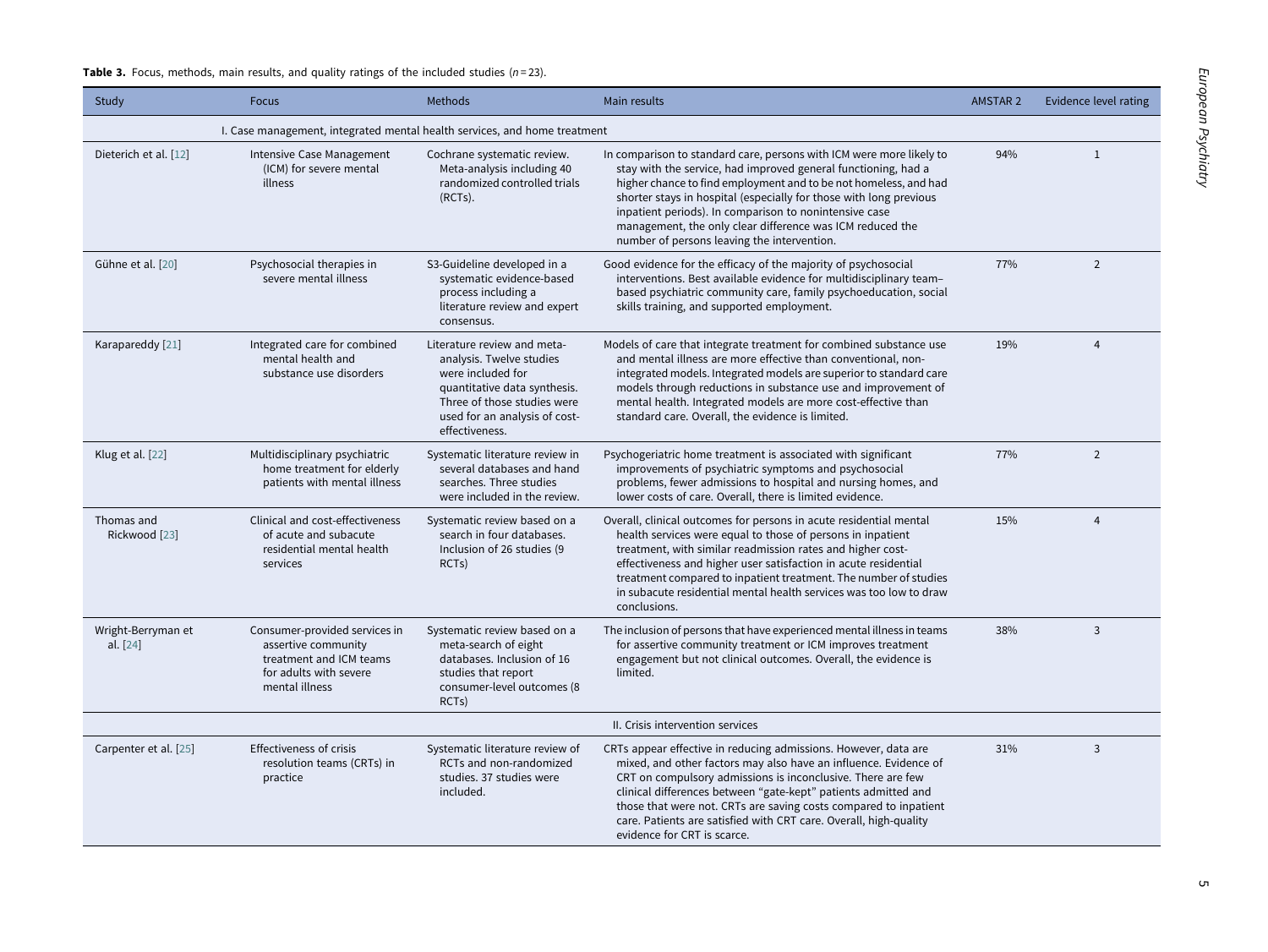#### Table 3. Continued

| Study                      | <b>Focus</b>                                                                                                                         | <b>Methods</b>                                                                                                                                                                                                    | Main results                                                                                                                                                                                                                                                                                                                                                                                                                                                                                                                                             | <b>AMSTAR 2</b> | <b>Evidence level rating</b> |
|----------------------------|--------------------------------------------------------------------------------------------------------------------------------------|-------------------------------------------------------------------------------------------------------------------------------------------------------------------------------------------------------------------|----------------------------------------------------------------------------------------------------------------------------------------------------------------------------------------------------------------------------------------------------------------------------------------------------------------------------------------------------------------------------------------------------------------------------------------------------------------------------------------------------------------------------------------------------------|-----------------|------------------------------|
| Murphy et al. [26]         | Crisis intervention for people<br>with severe mental illnesses                                                                       | Cochrane review. Meta-<br>analysis including eight<br>RCT <sub>s</sub> .                                                                                                                                          | Care based on crisis-intervention principles, with or without an<br>ongoing homecare package, appears to be a viable and acceptable<br>way of treating people with serious mental illnesses. Evidence is<br>limited and of low to moderate quality.                                                                                                                                                                                                                                                                                                      | 100.00%         | $\mathbf{1}$                 |
| Paton et al. [27]          | Mental health crisis services<br>(with a focus on the United<br>Kingdom)                                                             | Rapid systematic review of<br>guidelines and high-quality<br>primary studies based on a<br>search in different<br>databases and hand search.<br>16 systematic reviews and<br>15 primary studies were<br>included. | Telephone support and triage appear to result in quick access before<br>the crisis point. Liaison psychiatry may reduce readmission rates<br>and waiting times and improve service user satisfaction. Crisis<br>resolution and home treatment teams are clinically effective and<br>cost-effective. Crisis houses and acute day hospitals were not more<br>clinically effective than inpatient treatment. Overall, the evidence is<br>limited. Particularly, there is a lack of RCTs.                                                                    | 77%             | 2                            |
| Toot et al. [28]           | <b>Effectiveness of crisis</b><br>resolution/home treatment<br>teams for older people with<br>mental illness                         | Systematic review based on a<br>search in three databases.<br>Inclusion of 10 documents.<br>none of which was a<br>randomized controlled trial.                                                                   | Overall, the evidence is limited. Based on the very little robust<br>evidence, crisis resolution/home treatment teams for older people<br>with mental health problems reduce the number of admissions to<br>hospital.                                                                                                                                                                                                                                                                                                                                    | 31%             | $\overline{3}$               |
| Wheeler et al. [29]        | CRT models for adults with<br>mental illness who would<br>otherwise be admitted to<br>inpatient care                                 | Systematic review based on a<br>search in five databases and<br>an additional web-based<br>search. Inclusion of 69<br>studies with varying quality.                                                               | No confident conclusions can be drawn about the critical components<br>of CRTs due to limited evidence. There was some empirical support<br>for the inclusion of a psychiatrist in the CRT and provision of a 24-h<br>service (rather than shorter operating hours).                                                                                                                                                                                                                                                                                     | 62%             | $\overline{2}$               |
|                            |                                                                                                                                      |                                                                                                                                                                                                                   | III. Transition from inpatient to outpatient care and vice versa, return to work                                                                                                                                                                                                                                                                                                                                                                                                                                                                         |                 |                              |
| Clibbens et al. [8]        | Early discharge in acute<br>mental healthcare                                                                                        | Rapid literature review in<br>different databases and<br>hand searches. 14 studies<br>were included (7 reported<br>quantitative data, 3<br>reported qualitative data,<br>and 4 reported mixed-<br>methods data).  | Early discharge was not limited to crisis resolution and home<br>treatment (CRHT). Studies showed that discharge planning is<br>required. Early discharge was not associated with unplanned<br>readmissions and had a small effect on length of stay. Most studies<br>reported service outcomes. Health outcomes were underreported.<br>Professionals and service users were positive about early discharge.<br>Carers preferred hospital or day hospital care.<br>Overall, the evidence is limited and leaves an unclear picture of early<br>discharge. | 31%             | $\overline{3}$               |
| Hegedüs et al. [30]        | Transitional interventions in<br>improving patient outcomes<br>and service use after<br>discharge from psychiatric<br>inpatient care | Systematic review based on<br>database searches. Random<br>effects meta-analysis of 9<br>RCTs (overall 16 studies: 10<br>RCTs, 3 quasi-experimental,<br>3 cohort studies).                                        | Interventions included components from case management,<br>psychoeducation, cognitive behavioral therapy, and peer support.<br>All studies with significant improvements in at least one outcome<br>provided elements of case management Transitional interventions<br>with bridging components were no more effective in reducing<br>readmission than treatment as usual. Overall, the evidence is<br>limited.                                                                                                                                          | 94%             | $1\,$                        |
| MacEachen et al.<br>$[31]$ | Return to work (RTW)<br>coordinators for people<br>affected by common mental<br>illness                                              | Scoping review of qualitative<br>or quantitative, mixed<br>methods, or scoping and<br>systematic review articles. 5<br>quantitative studies were<br>included.                                                     | Findings suggest that interventions for mental ill-health that employs<br>RTW coordinators may be more time consuming than conventional<br>approaches and may not increase RTW rate or worker's self-efficacy<br>for RTW. The evidence base is limited.                                                                                                                                                                                                                                                                                                  | 38%             | $\overline{3}$               |
| Tricco et al. [32]         | Impact of quality improvement<br>strategies for coordination                                                                         | Systematic review and meta-<br>analysis based on a                                                                                                                                                                | No impact of quality improvement strategies (e.g., case management,<br>team changes, promotion of self-management, decision support,                                                                                                                                                                                                                                                                                                                                                                                                                     | 63%             | $\overline{2}$               |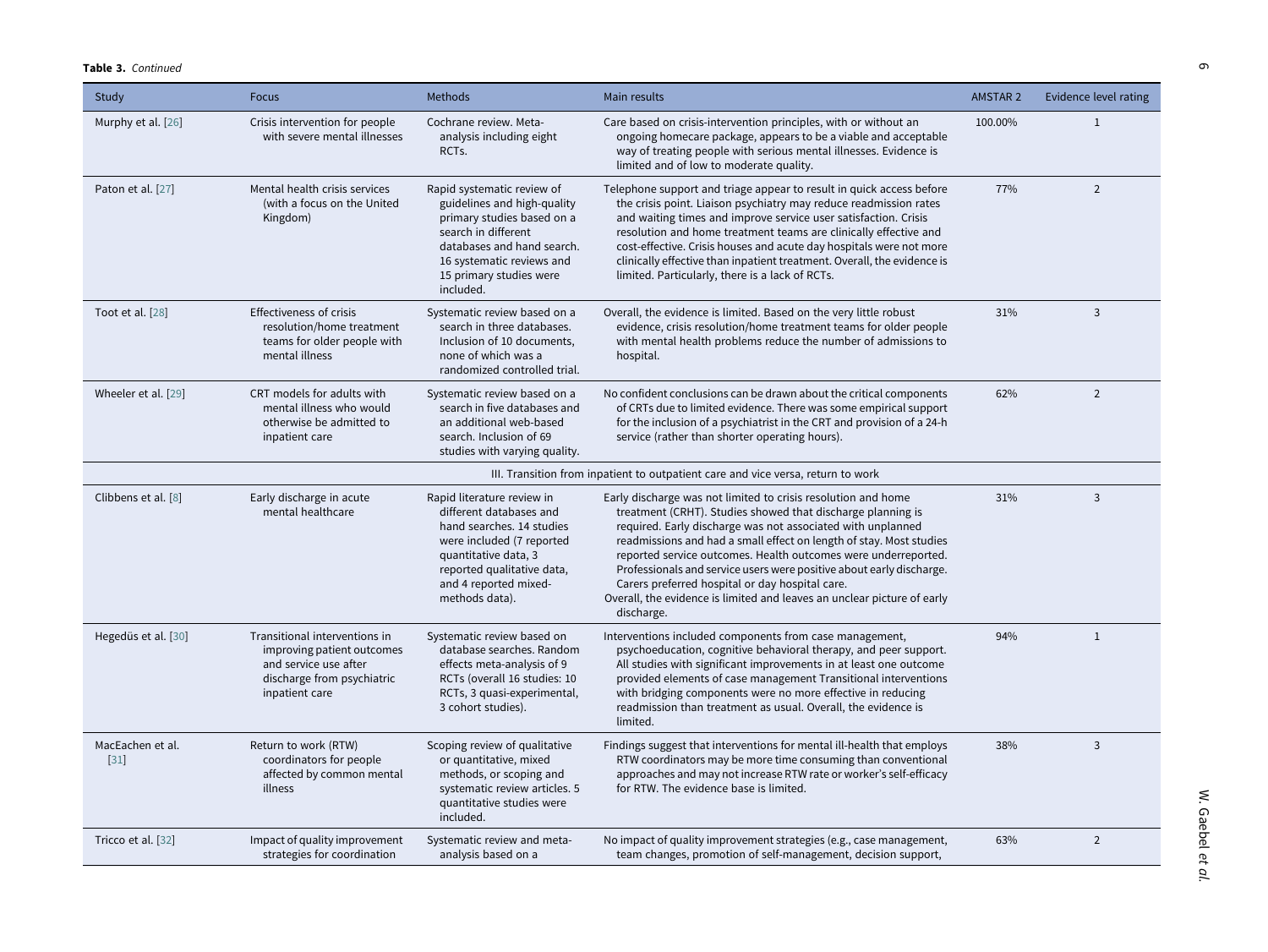| Study                | <b>Focus</b>                                                                                                                                             | Methods                                                                                                                                                            | Main results                                                                                                                                                                                                                                                                                                                                                                                                                                                                                       | <b>AMSTAR 2</b> | Evidence level rating |
|----------------------|----------------------------------------------------------------------------------------------------------------------------------------------------------|--------------------------------------------------------------------------------------------------------------------------------------------------------------------|----------------------------------------------------------------------------------------------------------------------------------------------------------------------------------------------------------------------------------------------------------------------------------------------------------------------------------------------------------------------------------------------------------------------------------------------------------------------------------------------------|-----------------|-----------------------|
|                      | of care on hospital<br>admission rates in different<br>patient groups (including<br>patients with mental illness)                                        | literature search in three<br>databases and further hand<br>search. Inclusion of 50<br>studies (36 RCTs, 14<br>companion reports)                                  | clinical information systems) on hospital admission in patients with<br>mental illness. This may be due to characteristics of the control<br>groups (i.e., frequent care coordination strategies as part of the<br>control condition).                                                                                                                                                                                                                                                             |                 |                       |
|                      |                                                                                                                                                          |                                                                                                                                                                    | IV. Integrating general and mental healthcare                                                                                                                                                                                                                                                                                                                                                                                                                                                      |                 |                       |
| Bradford et al. [33] | Interventions that integrate<br>medical and mental<br>healthcare to improve<br>general medical outcomes<br>in individuals with serious<br>mental illness | Systematic review of RCTs and<br>quasi-experimental studies<br>based on a search in<br>different databases and<br>hand searches (overall 4<br>RCTs were included). | Integrated care models have positive effects on processes of<br>preventive and chronic care. Results on physical functioning in<br>individuals with serious mental illness are mixed. Overall, there is a<br>small number of trials available for integrated treatment models.                                                                                                                                                                                                                     | 54%             | 3                     |
| Gillies et al. [10]  | Consultation liaison in primary<br>care                                                                                                                  | Cochrane review. Meta-<br>analysis including 11 RCTs.                                                                                                              | Consultation liaison improves mental health for up to 3 months and<br>satisfaction and adherence for up to 12 months in persons with<br>mental illness, particularly in individuals with depression. Care<br>providers were more likely to provide adequate treatment and<br>prescribe pharmacological therapy. Consultation liaison may not<br>be as effective as collaborative care.<br>The overall quality of trials was low.                                                                   | 94%             | $\mathbf{1}$          |
| Oldham et al. [34]   | Proactive psychiatric<br>consultation in general<br>hospitals                                                                                            | Systematic review based on a<br>search of four databases. 12<br>studies (2 RCTs) were<br>included.                                                                 | Proactive consultation liaison psychiatry (i.e., psychiatrists working<br>within medical or surgical settings or multidisciplinary team-based<br>models) with clinically informed screening and integrated care<br>delivery reduces length of stay in general hospital settings. High-<br>quality evidence was limited.                                                                                                                                                                            | 46%             | 3                     |
|                      |                                                                                                                                                          |                                                                                                                                                                    | V. Technology in care coordination and self-management                                                                                                                                                                                                                                                                                                                                                                                                                                             |                 |                       |
| Falconer et al. [35] | Use of technology for care<br>coordination                                                                                                               | Systematic literature review in<br>different databases. 21<br>articles were included.                                                                              | Electronic health records were most commonly used for care<br>coordination. Care coordination provided easier patient access to<br>healthcare and improved communication between the caregiver<br>and patient, especially when geographic distance is a challenge.<br>Barriers included insufficient funding for health information<br>technology, deficient reimbursement plans, limited access to<br>technologies, cultural barriers, and underperforming electronic<br>health record templates. | 38%             | $\overline{3}$        |
| Kelly et al. [36]    | Self-management healthcare<br>models for individuals with<br>serious mental illnesses                                                                    | Systematic literature review in<br>several databases and hand<br>searches. 14 studies were<br>included (10 RCTs and 4<br>within-person pre-post<br>designs).       | Individuals with serious mental health issues can collaborate with<br>health professionals or be trained to self-manage their general<br>health and healthcare. The evidence supports the use of mental<br>health peers or professional staff to implement healthcare<br>interventions. Overall, there is limited evidence and there is large<br>heterogeneity in study results.                                                                                                                   | 46%             | 3                     |
|                      |                                                                                                                                                          |                                                                                                                                                                    | VI. Quality indicators and economic evaluation                                                                                                                                                                                                                                                                                                                                                                                                                                                     |                 |                       |
| Goldman et al. [37]  | Quality indicators for<br>integrated care                                                                                                                | Systematic database search<br>for quality indicators and<br>additional literature review.                                                                          | Quality measures predominantly concentrate on care during or<br>following hospitalizations, which represents a minority of<br>behavioral healthcare and does not characterize the outpatient<br>settings that are the focus of many models of integrated care.                                                                                                                                                                                                                                     | 46%             | $\overline{3}$        |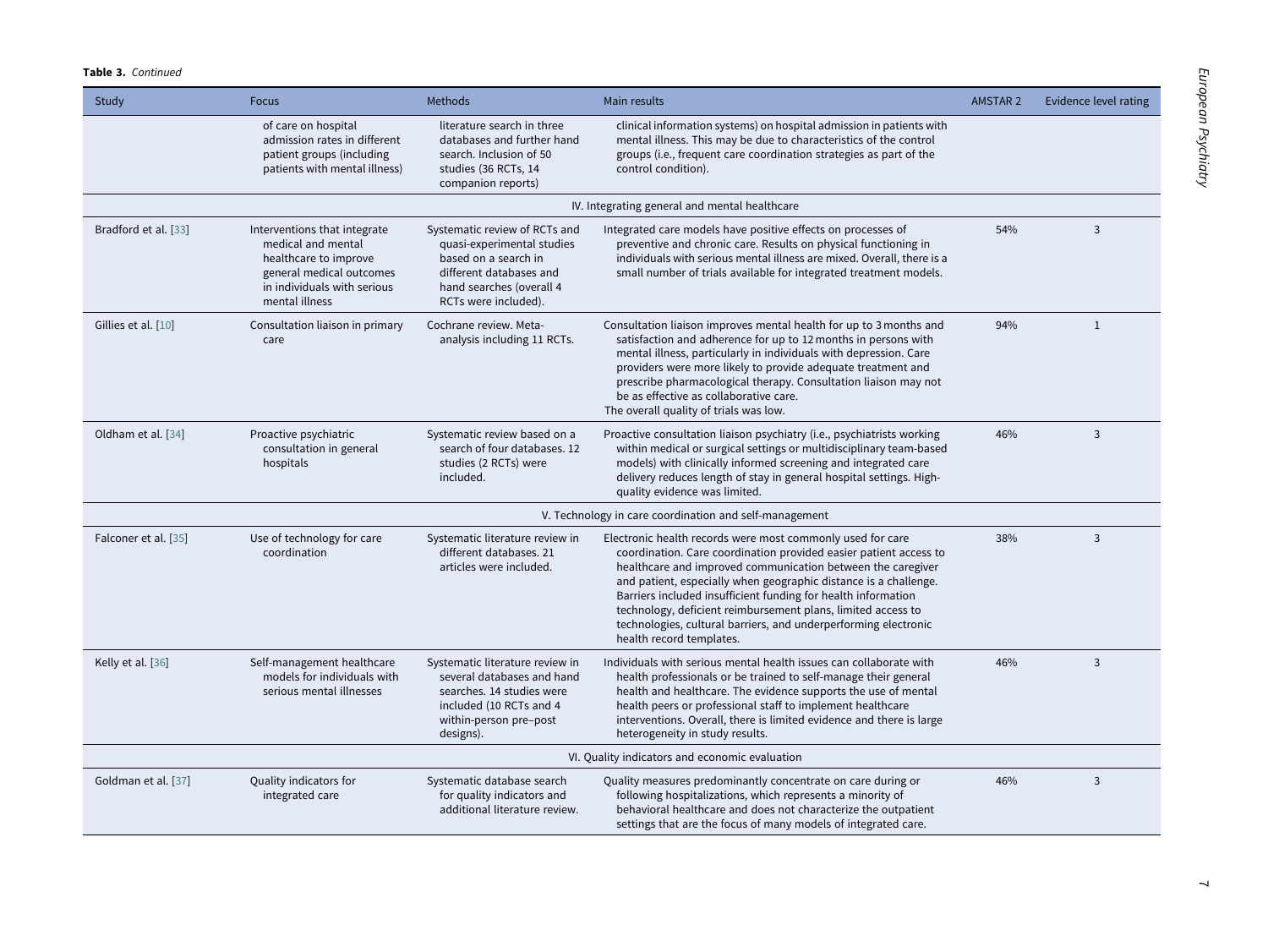| ć |
|---|
|   |
|   |
|   |
| a |
|   |
|   |
|   |

| Study                | Focus                                                                           | Methods                                                                                                                                    | Main results                                                                                                                                                                                                                                                                                                                                                       | AMSTAR 2 | Evidence level rating |
|----------------------|---------------------------------------------------------------------------------|--------------------------------------------------------------------------------------------------------------------------------------------|--------------------------------------------------------------------------------------------------------------------------------------------------------------------------------------------------------------------------------------------------------------------------------------------------------------------------------------------------------------------|----------|-----------------------|
| Knapp et al. [38]    | Economic consequences of<br>deinstitutionalization of<br>mental health services | Systematic literature review in<br>several databases and<br>expert opinion.                                                                | expensive than long-stay hospital care but may still be seen as more<br>cost-effective because, when set up and managed well, they deliver<br>institutions, when individuals' needs and the quality of care are<br>Community-based models of care are not inherently costlier than<br>taken into account. Community-based care could be more<br>superior outcomes. | 15%      |                       |
| Sunderji et al. [39] | Quality indicators for<br>integrated mental<br>healthcare                       | search of five databases and<br>Systematic review based on a<br>literature sources. 172<br>literature sources were<br>included.<br>ll Vela | satisfaction. Measures of safety of care, equitability, accessibility,<br>measures based on evidence-based care processes, individual<br>clinical outcomes, efficiency (cost-effectiveness), and client<br>148 unique quality measures were distilled. There are quality<br>and timeliness of care are largely missing.                                            | 54%      |                       |

Recommendation 6. Provide multidisciplinary psychogeriatric home treatment for elderly persons with mental illness (recommendation grade C). Psychogeriatric home treatment is associated with significant improvements in psychiatric symptoms and psychosocial problems, fewer admissions to hospital and nursing homes, and lower costs of care compared to care as usual [[22\]](#page-9-18). Due to the increased somatic comorbidity in elderly persons with mental illness, psychogeriatric home treatment teams should involve medical experts.

## Crisis intervention services

Recommendation 7. Offer acute and subacute residential mental health services as an alternative to inpatient treatment for patients whose mental condition does not necessarily require inpatient treatment (recommendation grade C). Clinical outcomes (including readmission rates) do not seem to differ significantly between persons with mental illness in residential treatment and hospital inpatient treatment, but residential treatment is associated with higher cost-effectiveness. Additionally, user satisfaction is higher in acute residential treatment compared to inpatient treatment [\[23](#page-9-19)].

Recommendation 8. Implement crisis intervention teams for people with mental illness in home and community treatment (recommendation grade B). Crisis intervention teams (or crisis resolution teams) are a viable and cost-effective alternative to inpatient treatment [\[25](#page-9-20) ,[26](#page-9-21) ,[27\]](#page-9-22) that may reduce admission rates [[25](#page-9-20) ,[26\]](#page-9-21) and waiting times and increase service user satisfaction [[27\]](#page-9-22). Crisis intervention teams were also considered effective components of home treatment previously (compare [ [2\]](#page-8-1), recommendation 27).

Recommendation 9. Offer crisis interventions teams as a 24 hservice and include a psychiatrist in crisis intervention teams in mental healthcare (recommendation grade C).

Although evidence is rater limited, operating crisis resolution teams as 24-h services (rather than shorter operating hours) and including a psychiatrist in crisis resolution teams seem to be associated with increased effectiveness [[29](#page-9-23)].

## Transition from inpatient to outpatient care and vice versa

Recommendation 10. Provide elements of case management to persons with mental illness after discharge from inpatient treatment (recommendation grade C). Overall, a systematic review found no positive effect of transitional interventions on readmission rates compared to treatment as usual. Yet, there was some limited evidence that elements of case management (e.g., transition managers and timely communication between inpatient staff and outpatient care) may have positive effects on health-related and social outcomes (e.g., symptom severity, quality of life). Additionally, service users prefer transitional interventions [[30\]](#page-9-24).

## Integrating general and mental healthcare

Recommendation 11. Implement consultation liaison psychiatry in primary healthcare (recommendation grade B). Psychiatric consultation liaison services in primary healthcare improve mental health for up to 3 months and satisfaction and adherence for up to 12 months in persons with mental illness. This effect is particularly strong for persons with depression [[10\]](#page-8-9). Additionally, proactive consultation liaison psychiatry (i.e., psychiatrists working in medical or surgical hospital settings or multidisciplinary team–based models) with clinically informed screening and integrated care delivery reduce length of stay in general hospital settings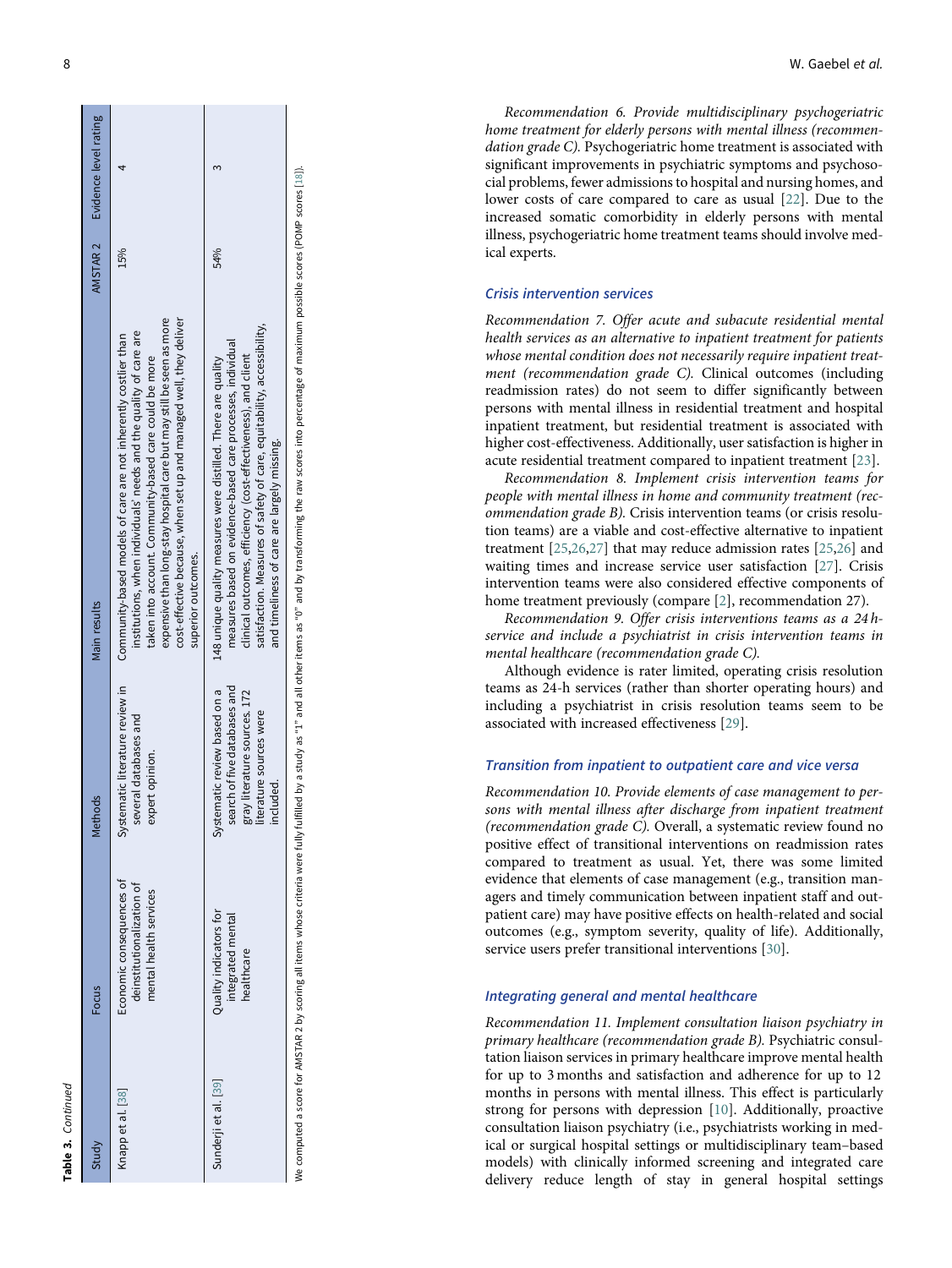<span id="page-8-21"></span>[[34\]](#page-9-27). Consultation liaison psychiatry should be implemented in both inpatient and outpatient medical healthcare.

<span id="page-8-0"></span>Recommendation 12. Offer integrated care models for persons with mental illness to improve general medical outcomes (recommendation grade C). Incorporating medical preventive and chronic disease care in mental healthcare improves rates of immunization and screening for medical disorders accompanied by positive effects on physical health [\[33](#page-9-28)].

## <span id="page-8-2"></span><span id="page-8-1"></span>Technology in care coordination and self-management

<span id="page-8-3"></span>Recommendation 13. Use digital technology such as electronic health records to enhance care coordination (recommendation grade C/D). Care coordination with electronic health records provides easier patient access to healthcare and improves communication between the caregiver and patient [\[35](#page-9-29)]. Sufficient funding, reimbursement, and access to technologies must be secured.

<span id="page-8-6"></span><span id="page-8-5"></span><span id="page-8-4"></span>Recommendation 14. Provide persons with severe mental illness with trainings to efficiently self-manage their general health and healthcare (recommendation grade C). There is some evidence that mental health professionals or peers (i.e., persons with a history of mental illness) may efficiently provide self-management training (e.g., comprising action planning) that improves general health outcomes in persons with severe mental illness [[36\]](#page-9-22). These interventions should be offered as a supplement to existing models of care.

## <span id="page-8-9"></span><span id="page-8-8"></span><span id="page-8-7"></span>Quality indicators and economic evaluation

<span id="page-8-12"></span><span id="page-8-11"></span><span id="page-8-10"></span>Recommendation 15. Systematically develop and implement quality indicators for integrated care models across mental health services (recommendation grade D). There are various quality indicators for integrated care models in mental healthcare, particularly for evidence-based care processes, individual clinical outcomes, efficiency (cost-effectiveness), and client satisfaction [[38\]](#page-9-25). However, quality indicators assessing safety of care, equitability, accessibility, and timeliness of care [[39\]](#page-9-26), as well as quality indicators that focus on outpatient settings as provided by models of integrated care [\[37](#page-9-30)] are largely lacking. We consider suggestions for quality indicators from the preceding guidance paper [[2](#page-8-1)] as valid.

## <span id="page-8-13"></span>Discussion and Conclusions

<span id="page-8-17"></span><span id="page-8-16"></span><span id="page-8-15"></span><span id="page-8-14"></span>In this meta-review, we summarized systematic reviews, metaanalyses, and evidence-based clinical guidelines on models of care coordination for persons with mental illness. Although we identified a substantial number of relevant documents, evidence was weak in that most included systematic reviews and meta-analyses concluded that findings from the available primary studies were insufficient to draw definitive conclusions. A lack of robust evidence had also been identified in the previous guidance, which explains why the recommendations were based mainly on expert opinion [[2](#page-8-1)]. In this update of the initial EPA guidance, stronger evidence was available for some but not for all aspects of integrated care. Thus, future research is needed that disentangles the unique and interactive effects of the various components of integrated care. To further improve the evidence base for integrated care, we urgently recommend empirical monitoring and evaluation of the various care coordination projects in mental healthcare that will be implemented in the coming years in Europe and elsewhere.

<span id="page-8-19"></span><span id="page-8-18"></span>Financial Support. This research received no specific grant from any funding agency, commercial or not-for-profit sectors.

<span id="page-8-23"></span><span id="page-8-22"></span><span id="page-8-20"></span>Conflicts of Interest. All authors declare that they have no conflicts of interest.

#### References

- [1] World Health Organization (WHO). Quality improvement for mental health, https://www.who.int/mental\_health/resources/en/Quality.pdf? ua=1; 2003 [accessed 28 May 2020].
- [2] Gaebel W, Becker T, Janssen B, Munk-Jorgensen P, Musalek M, Rössler W, et al. EPA guidance on the quality of mental health services. Eur Psychiatry. 2012;27:87–113.
- [3] Gaebel W, Großimlinghaus I, Heun R, Janssen B, Johnson B, Kurimay T. European Psychiatric Association (EPA) guidance on quality assurance in mental healthcare. Eur Psychiatry. 2015;30(3):360–87.
- [4] Heyeres M, McCalman J, Tsey K, Kinchin I. The complexity of health service integration: a review of reviews. Front Public Health. 2016;4:223.
- [5] Lang FU, Gühne U, Riedel-Heller SG, Becker T. Innovative patientenzentrierte Versorgungssysteme. Internationale Perspektiven. Nervenarzt. 2015;86:1313–9.
- [6] Pham HH, O'Malley AS, Bach PB, Saiontz-Martinez C, Schrag D. Primary care physicians' links to other physicians through Medicare patients: the scope of care coordination. Ann Intern Med. 2009;150(4):236–42.
- [7] Gröne O, Garcia-Barbero M. Integrated care : a position paper of the WHO European office for integrated health care services. Int J of Integr Care. 2001;1(1):e21.
- Clibbens N, Harrop D, Blackett S. Early discharge in acute mental health: a rapid literature review. Int J Ment Health Nurs. 2018;27(5):1305–25.
- [9] Thornicroft G, Deb T, Henderson C. Community mental healthcare worldwide: current status and further developments. World Psychiatry. 2016;15(3):276–86.
- [10] Gillies D, Buykx P, Parker AG, Hetrick SE. Consultation liaison in primary care for people with mental disorders. Cochrane Database Syst Rev. 2015;9.
- [11] World Health Organization (WHO). Integrated care models: an overview, http://www.euro.who.int/\_\_data/assets/pdf\_file/0005/322475/Integratedcare-models-overview.pdf?ua=1; 2016 [accessed 28 May 2020].
- [12] Dawson S, Lawn S, Simpson A, Muir-Cochrane E. Care planning for consumers on community treatment orders: an integrative literature review. BMC Psychiatry. 2016;16(1):394.
- [13] Dieterich M, Irving CB, Bergman H, Khokhar MA, Park B, Marshall M. Intensive case management for severe mental illness. Cochrane Database Syst Rev. 2017;1.
- [14] World Health Organization (WHO). Continuity and coordination of care: a practice brief to support implementation of the WHO Framework on integrated people-centered health services, [https://apps.who.int/iris/bitstream/](https://apps.who.int/iris/bitstream/handle/10665/274628/9789241514033-eng.pdf?ua=1) [handle/10665/274628/9789241514033-eng.pdf?ua=1;](https://apps.who.int/iris/bitstream/handle/10665/274628/9789241514033-eng.pdf?ua=1) 2018 [accessed 28 May 2020].
- [15] Adaji A, Fortney J. Telepsychiatry in integrated care settings. Focus. 2017; 15(3):257–63.
- [16] Heun R, Gaebel W. The relevance of EPA guidance papers in the framework of the European Psychiatric Association. Eur Psychiatry. 2015;30: 357–9.
- [17] Shea BJ, Reeves BC, Wells G, Thuku M, Hamel C, Moran J. AMSTAR 2: a critical appraisal tool for systematic reviews that include randomised or non-randomised studies of healthcare interventions, or both. BMJ. 2017; 358:j4008.
- [18] Cohen P, Cohen J, Aiken LS, West SG. The problem of units and the circumstance for POMP. Multivariate Behav Res. 1999;34(3):315–46.
- [19] Stubbs B, Vancampfort D, Hallgren M, Firth J, Veronese N, Solmi M. EPA guidance on physical activity as a treatment for severe mental illness: a meta-review of the evidence and position statement from the European Psychiatric Association (EPA), supported by the International Organization of Physical Therapists in Mental Health (IOPTMH). Eur Psychiatry. 2018;54:124–44.
- [20] Gühne U, Weinmann S, Arnold K, Becker T, Riedel-Heller SG. S3 guideline on psychosocial therapies in severe mental illness: evidence and recommendations. Eur Arch Psychiatry Clin Neurosci. 2015;265(3): 173–88.